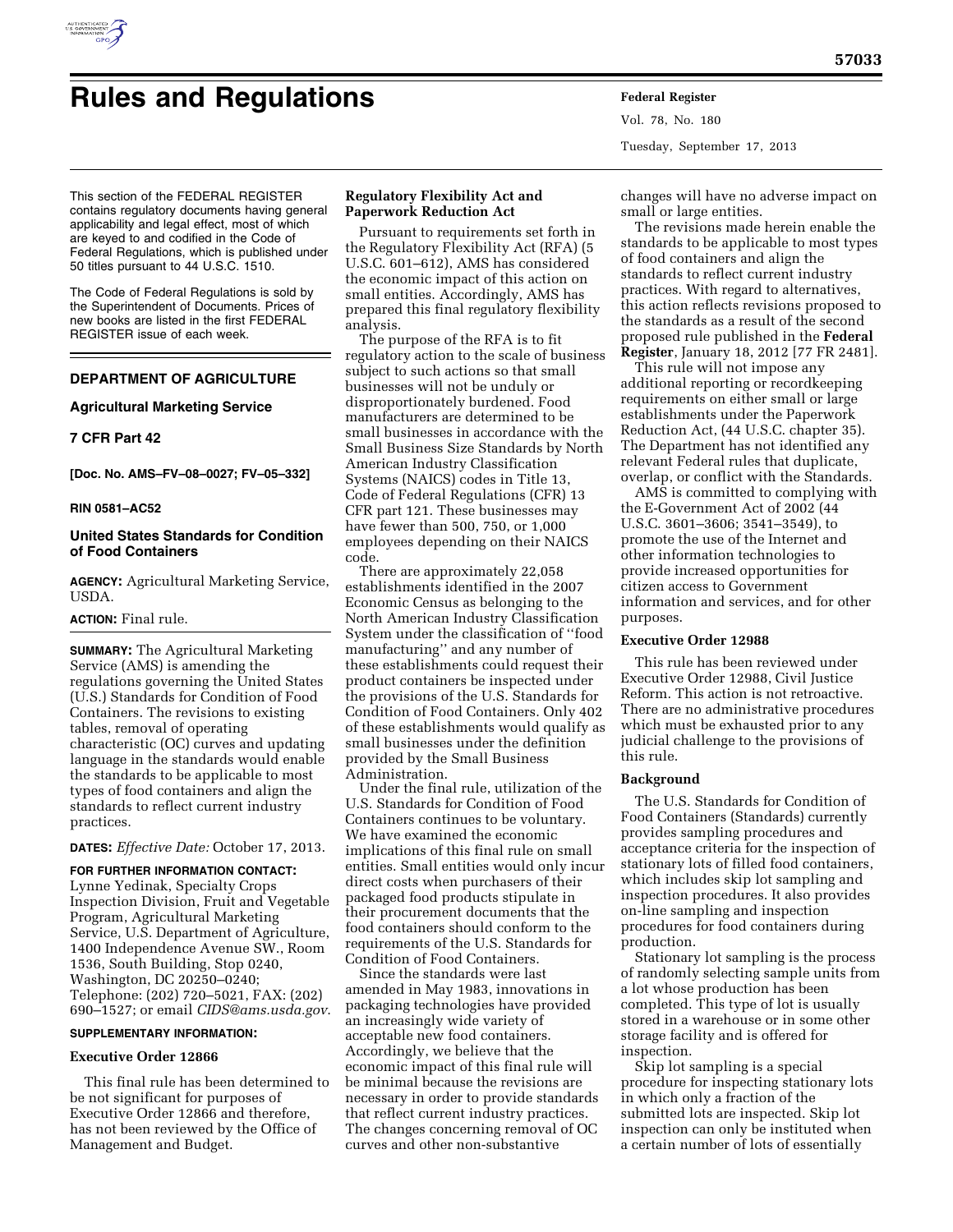the same quality have been consecutively accepted.

To be acceptable under the examination criteria in the standards, lots may contain only a limited number of defects classified as minor, major, or critical. Acceptance criteria are based on sampling plans for different lot sizes and levels of inspection such as normal, reduced, or tightened. Defect tables classify the severity of defects.

On-line sampling and inspection is a procedure in which subgroups of sample units or individual containers are selected randomly from predesignated portions of production. The acceptability of these portions of production is determined by inspecting, at the time of sampling, the subgroups which represent these portions. For this type of sampling, only portions of a lot, rather than a whole lot, may be rejected. This helps to identify trouble spots in a production cycle quickly, and enables the producer to make timely corrections. This can reduce the corrective action costs and the amount of product destroyed as a result of packaging problems.

These standards were developed for use by Government agencies when requested to certify filled primary containers or shipping cases, or both, for condition. The standards are permissive, and they may be used in their entirety or in part by private parties.

Revision of the Standards includes:

(1) separating Tables I, I–A, II, II–A, III, III–A, and III–B of sampling plans for normal, tightened, and reduced inspection by the type of sampling plan used (single or double), as well as updating the Acceptable Quality Levels (AQLs) for these tables

(2) updating Table IV—Metal Containers, (Rigid and Semi-Rigid), Table VI—Glass Containers, Table VIII— Rigid and Semi-Rigid Containers (Corrugated or Solid Fiberboard, Chipboard, Wood, Paperboard Aseptic Cartons, Polymeric Trays, etc.), Table IX—Flexible Containers (Plastic Bags, Cello, Paper, Textile, Laminated Multi-Layer Pouch, Bag, etc.), and Table XI— Defects of Label, Marking, or Code to incorporate new defects and revise existing defects to reflect new packaging technologies such as aseptic packaging, metal cans with easy open lids, and plastic rings that hold several containers together

(3) adding new defect tables, Table V—Composite Containers (Semi-Rigid Laminated or Multi-Layer Paperboard Body with Metal, Plastic, or Combination of Metal and Plastic Ends and a Safety Seal Inside the Cap), Table VII—Plastic Containers (Rigid and Semi-

Rigid Bottles, Jars, Tubs, Trays, Pails, etc.), and Table XII—Interior Can Defects (a new section 42.114 is added to provide for procedures for evaluating interior container defects)

(4) removing the OC curves

(5) other minor non-substantive changes to clarify the text.

These revisions to existing tables, addition of new tables, removal of OC curves, and updating language in the U.S. Standards for Condition of Food Containers enables the standards to be applicable to most types of food containers and align the standards to reflect current industry practices.

OC curves found in §§ 42.140, 42.141, 42.142, and 42.143 from Subpart E— Miscellaneous, are removed. This final rule reflects the amendatory language removing these provisions that first appeared in the proposed rule published in the November 19, 2009, **Federal Register**. While these curves show the ability of the various sampling plans to distinguish between accepted and rejected lots, it is our experience that the inclusion of these curves is not critical to use of the standards. Furthermore, they are readily available in literature and on the Internet. Also, Standards for sampling plans including OC Curves are currently available in 7 CFR Part 43.

#### **Comments**

AMS published two proposed rules in the **Federal Register** in which six comments were received. The first proposed rule was published in the **Federal Register** on November 19, 2009 [74 FR 59920], with a sixty-day comment period which closed on January 19, 2010. Two comments were received. One commenter provided a comment that was determined to be outside the scope of the rule. Therefore, no changes were made based on this comment. The other commenter supported the proposed rule revision and provided statements regarding § 42.112—Defects of Containers. The commenter stated that while Table IV of § 42.112 has defects for composite cans listed as a subset of the metal can defects, composite cans also exhibit defects listed in Table VI—Rigid and Semi-rigid containers. The commenter proposed a separate table be added for composite cans extracting the composite can defects from Table IV and Table VI. Based on this comment, AMS added a new Table V that contained the information for composite can defects from Table IV and Table VI and removed the composite information in Table IV. The proposed rule was then reissued.

The second proposed rule was published in the **Federal Register** on January 18, 2012 [77 FR 2481] and provided a comment period of sixty days which closed on March 19, 2012. Four comments were received. Two commenters provided comments that were determined to be outside the scope of the rule. Therefore, no changes were made based on those comments.

The third commenter supported the revision of the proposed rule with several changes. Comments were received regarding: (1) the new proposed paragraph § 42.114— Procedures for Evaluating Interior Container Defects and Table XII— Interior Container Defects, and (2) the proposed modifications to two defects in Table IV—Metal Containers (Rigid and Semi-rigid). Comments received regarding Procedures for Evaluating Interior Container Defects stated that the last four defects in Table XII were vague and not defined. AMS determined the comment had merit and removed major defect 104 and minor defect 204, and revised major defect 105 and minor defect 205 to provide examples of what ''other anomaly(ies)'' are. The defects were then renumbered. In subsequent discussions, the commenter requested AMS change ''Enamel cracked in metal container material not affecting usability'' in minor defect 203, Table XII, to ''Enamel breakdown in metal affecting usability'' as the terms ''cracked'' and ''breakdown'' mean the same thing. AMS determined that this had merit and made the change. The commenter also provided comments on § 42.112—Defects of Containers, Table IV—Rigid and Semi-Rigid Containers. The comment concerned major defect 107 for ''Metal pop-top: (b) Missing or incomplete score line:'' and minor defect 203 for ''Flexible pop-top: (b) Short pull tab.'' The commenter stated that sometimes product design standards request a partial score for a metal pop-top or a shortened pull tab for a flexible pop-top. The commenter requested that AMS revise the defect descriptions to specify that these will not be considered defects when they are requested in a product specification. AMS determined the comment had merit and, to account for this exception, added the phrase ''(not conforming to a relevant product specification)'' to major defect 107 and minor defect 203.

The fourth commenter stated that using ''Tetra Pak'' is a reference to a company and not the actual type of packaging. The commenter recommended that AMS use one of the specific package trademarks or use the term ''Tetra Pak cartons.'' AMS determined the comment had merit.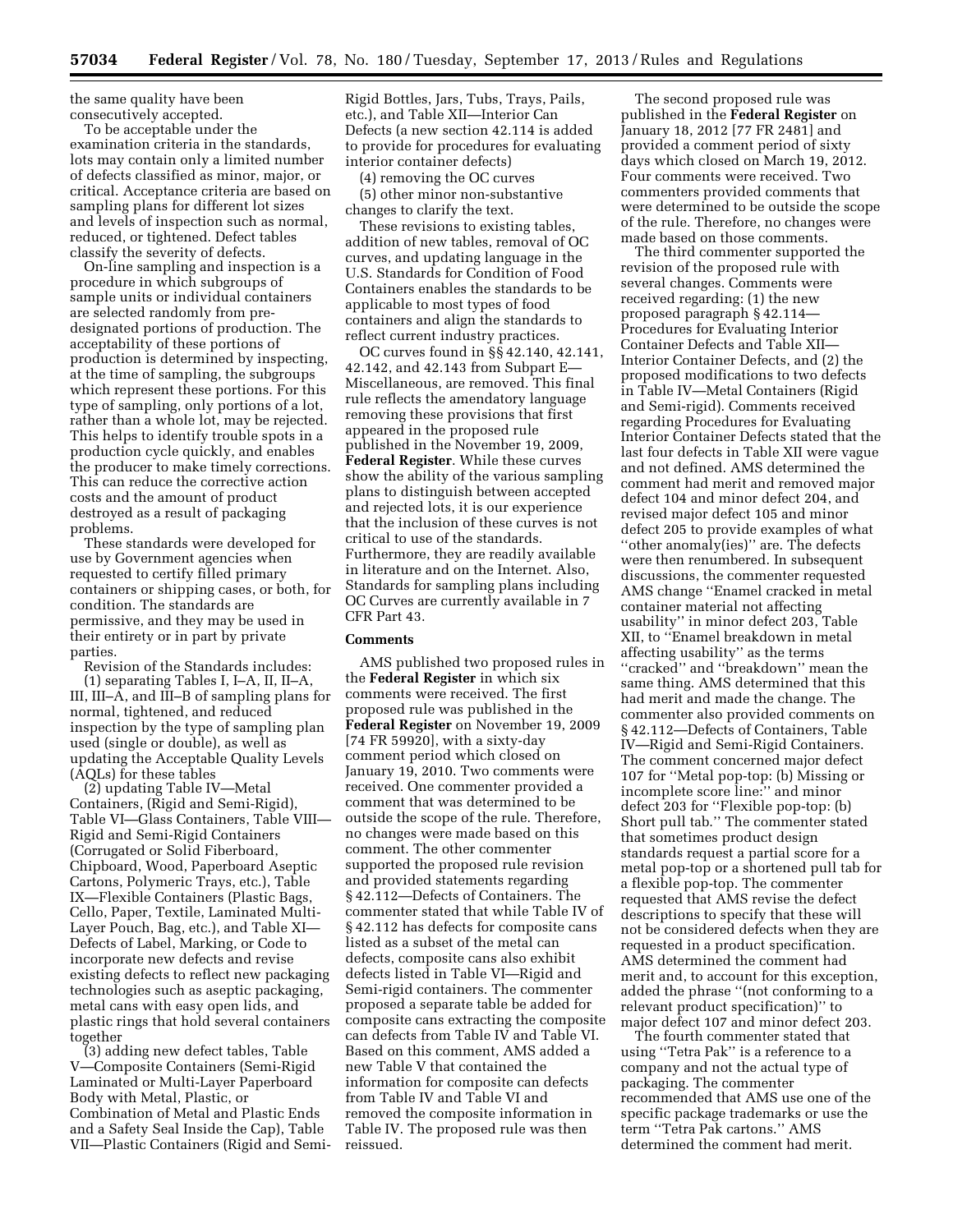AMS has revised the package identification from ''Tetra Pak'' to ''Paperboard Aseptic Cartons'' to accurately identify all packaging made in a similar manner.

Based on the comments received and information gathered, AMS believes that revising these standards will bring the Standards inline to reflect current industry practices.

#### **List of Subjects in 7 CFR Part 42**

Food packaging, reporting and recordkeeping requirements.

For the reasons set forth in the preamble, 7 CFR part 42 is amended as follows:

#### **PART 42—[Amended]**

■ 1. The authority citation for part 42 continues to read as follows:

**Authority:** Secs. 203, 205, 60 Stat. 1087, as amended, 1090, as amended (7 U.S.C. 1622, 1624).

■ 2. Section 42.102 is amended by:

■ a. Removing the definitions "Lot", ''Operating Characteristic Curve (OC Curve)'' and *''*Probability of acceptance''.

■ b. Revising the definitions "Administrator," "Sample size (n)," and ''Stationary lot sampling''

■ c. Adding the definition "Lot or

inspection lot'' in alphabetical order. The revisions and addition read as follows:

### **§ 42.102 Definitions, general.**

\* \* \* \* \*

*Administrator.* The Administrator of the Agricultural Marketing Service (AMS) of the Department or any other officer or employee of the Agency who is delegated, or who may be delegated the authority to act in the Administrator's stead.

\* \* \* \* \* *Lot or inspection lot.* A collection of filled food containers of the same size, type, and style. The term shall mean ''inspection lot,'' i.e., a collection of units of product from which a sample is to be drawn and inspected to determine conformance with the applicable acceptance criteria. An inspection lot may differ from a collection of units designated as a lot for other purposes (e.g., production lot, shipping lot, etc.). \* \* \* \* \*

*Sample size (n).* The number of sample units included in the sample. \* \* \* \* \*

*Stationary lot sampling.* The process of randomly selecting sample units from a lot whose production has been completed. This type of lot is usually stored in a warehouse or in some other storage facility and is offered in its entirety for inspection.

\* \* \* \* \*

#### **§ 42.106 [Amended]**

■ 3. In § 42.106, paragraph  $(a)(1)$ , remove the word ''attributed'' and add in its place the word ''attributed''.

■ 4. Revise § 42.109, to read as follows:

**§ 42.109 Sampling plans for normal condition of container inspection, Tables I and I–A.** 

#### TABLE I—SINGLE SAMPLING PLANS FOR NORMAL CONDITION OF CONTAINER INSPECTION

|      |                                                    |              | Acceptable quality levels |      |    |     |    |     |    |      |                              |     |    |      |           |  |  |
|------|----------------------------------------------------|--------------|---------------------------|------|----|-----|----|-----|----|------|------------------------------|-----|----|------|-----------|--|--|
| Code | Lot size ranges-<br>Number of containers<br>in lot |              | Origin Inspection         |      |    |     |    |     |    |      | Other Than Origin Inspection |     |    |      |           |  |  |
|      |                                                    | Type of Plan | Sample                    | 0.25 |    | 1.5 |    | 6.5 |    | 0.25 |                              | 2.5 |    | 10.0 |           |  |  |
|      |                                                    |              | size                      | Ac   | Re | Ac  | Re | Ac  | Re | Ac   | Re                           | Ac  | Re | Ac   | <b>Re</b> |  |  |
| CA   | 6,000 or less                                      | Single       | 84                        |      |    | 3   |    | 9   | 10 | 0    |                              | 4   | 5  | 13   | 14        |  |  |
| CB   | $6,001-12,000$                                     | Single       | 168                       |      | ⌒  |     |    | 16  | 17 |      | $\sqrt{2}$                   |     | 8  | 23   | 24        |  |  |
| CC   | 12,001-36,000                                      | Single       | 315                       |      |    |     |    | 28  | 29 | C    | 3                            | 13  | 14 | 41   | 42        |  |  |
| CD   | Over 36,000                                        | Single       | 500                       |      |    | 12  | 13 | 42  | 43 |      |                              | 18  | 19 | 62   | 63        |  |  |
| CE   |                                                    | Single       | 800                       |      |    | 18  | 19 | 64  | 65 |      |                              | 27  | 28 | 95   | 96        |  |  |

Ac = Acceptance number.

Re = Rejection number.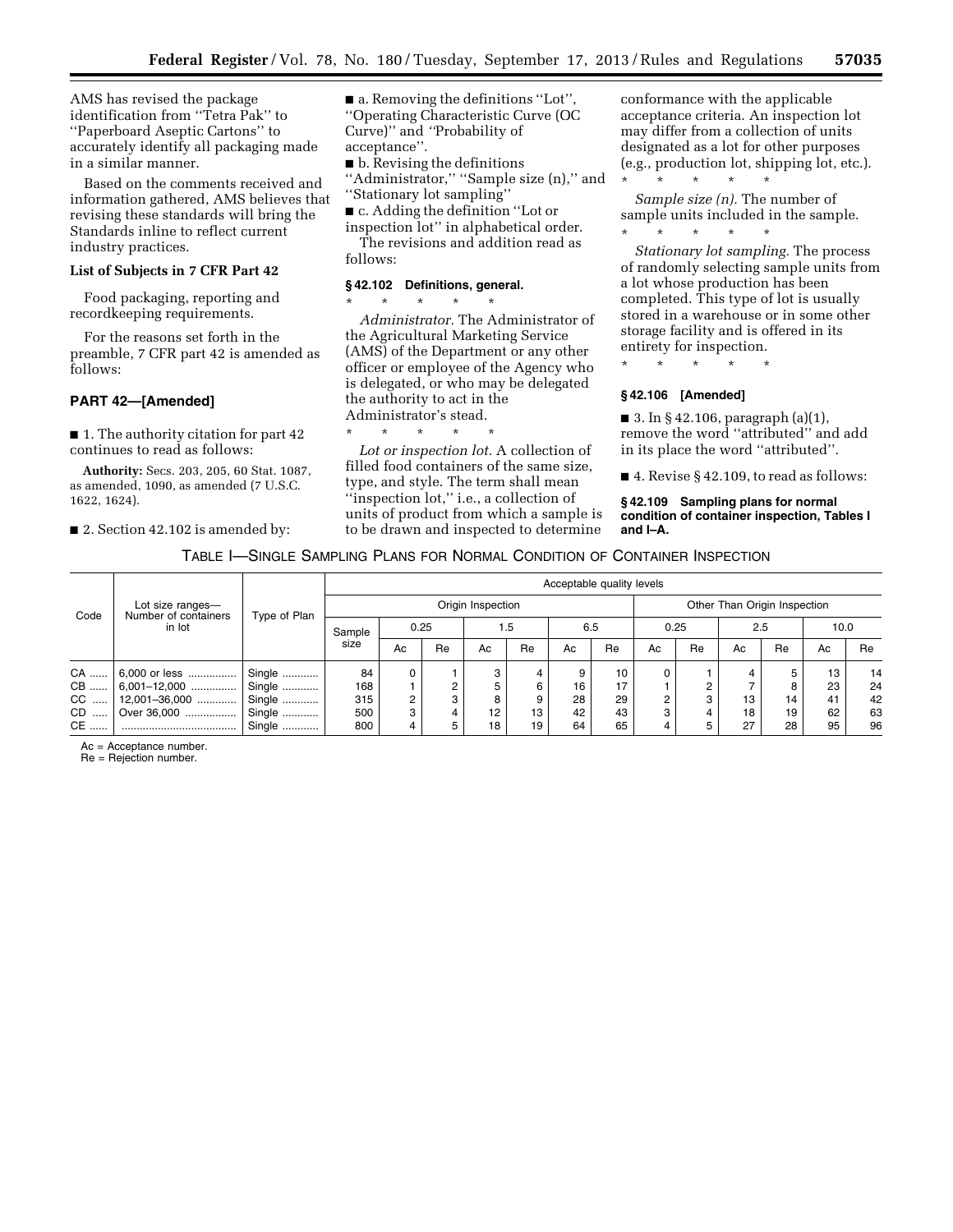| Table I-A--Double Sampling Plans for     |  |  |  |
|------------------------------------------|--|--|--|
| Normal Condition of Container Inspection |  |  |  |

|      | Lot size              |              |               | Acceptable quality levels |                |                |                |                   |                   |             |                |                                 |                |                |      |    |  |
|------|-----------------------|--------------|---------------|---------------------------|----------------|----------------|----------------|-------------------|-------------------|-------------|----------------|---------------------------------|----------------|----------------|------|----|--|
| Code | --ranges<br>Number of | Type of      | Sample Size   |                           |                |                |                | Origin Inspection |                   |             |                | Other Than Origin<br>Inspection |                |                |      |    |  |
|      | containers<br>in lot  |              | Plan          |                           |                | 0.25           |                | 1.5               |                   | 6.5         | 0.25           |                                 | 2.5            |                | 10.0 |    |  |
|      |                       |              |               |                           | Ac             | Re             | Ac             | Re                | Ac                | Re          | Ac             | Re                              | Ac             | Re             | Ac   | Re |  |
| CA   | $6,000$ or less---    | $Double---$  | $1st-----$    | 36                        | $(* )$         | $(* )$         | $\Omega$       | $\overline{4}$    | 2                 | $7^{\circ}$ | $(* )$         | $(* )$                          | $\Omega$       | $\overline{4}$ | 3    | 9  |  |
|      |                       |              | $2d--------$  | 60                        |                |                |                |                   |                   |             |                |                                 |                |                |      |    |  |
|      |                       |              | $Total----$   | 96                        | $(* )$         | $(* )$         | 3              | $\overline{4}$    | 10                | 11          | $(* )$         | $(* )$                          | $\overline{4}$ | 5              | 15   | 16 |  |
| CB   | $6,001-12,000---$     | $Double----$ | $1st-----$    | 120                       | $\Omega$       | 2              | 2              | 6                 | 10                | 14          | $\Omega$       | $\overline{2}$                  | $\mathbf{3}$   | 7              | 14   | 19 |  |
|      |                       |              | $2d$ -------- | 60                        |                |                |                |                   |                   |             |                |                                 |                |                |      |    |  |
|      |                       |              | $Total---$    | 180                       | $\mathbf{1}$   | $\mathfrak{D}$ | 5              | 6                 | 17                | 18          | $\mathbf{1}$   | $\mathfrak{D}$                  | 8              | 9              | 25   | 26 |  |
| CC   | $12,001-36,000---$    | $Double----$ | $1st--------$ | 168                       | $\Omega$       | $\mathbf{3}$   | $\overline{2}$ |                   | $12 \overline{ }$ | 18          | $\Omega$       | $\mathcal{E}$                   | 5              | 10             | 19   | 26 |  |
|      |                       |              | $2d$ -------- | 180                       |                |                |                |                   |                   |             |                |                                 |                |                |      |    |  |
|      |                       |              | $Total----$   | 348                       | $\overline{2}$ | 3              | 9              | $10$              | 31                | 32          | $\overline{2}$ | 3                               | 14             | 15             | 45   | 46 |  |
| CD   | Over $36,000---$      | Double-      | $1st-----$    | 228                       | $\Omega$       | $\mathbf{z}$   | $\overline{3}$ | 9                 | 15                | 24          | $\Omega$       | $\overline{3}$                  | 5              | 11             | 23   | 34 |  |
|      |                       |              | $2d$ -------- | 288                       |                |                |                |                   |                   |             |                |                                 |                |                |      |    |  |
|      |                       |              | $Total-----$  | 516                       | 3              | $\overline{4}$ | 12             | 13                | 43                | 44          | $\mathcal{L}$  | $\overline{4}$                  | 19             | 20             | 64   | 65 |  |

 $(*)$  = Reject on one or more defects

Ш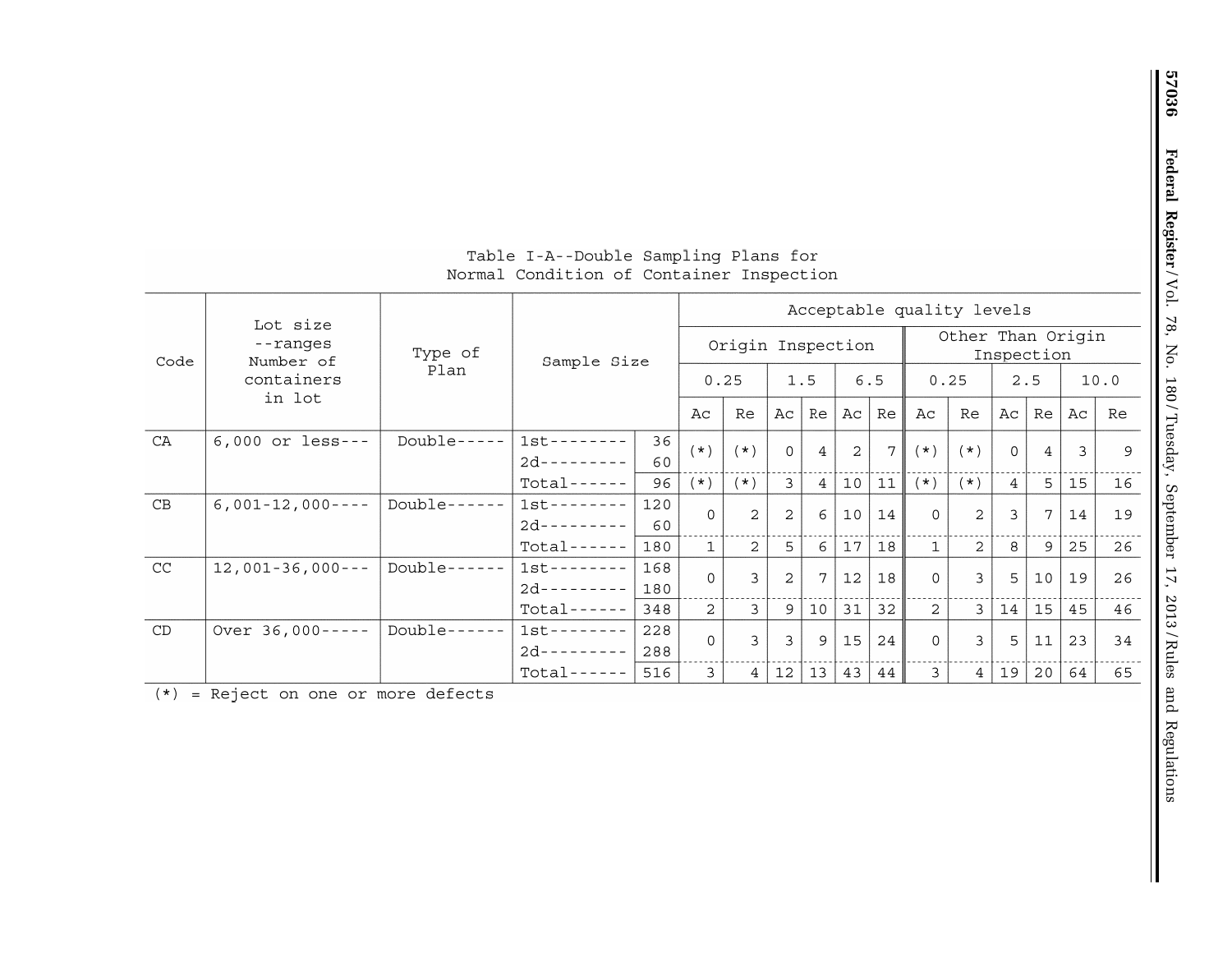■ 5. Revise § 42.110 to read as follows: **§ 42.110 Sampling plans for tightened condition of container inspection; Tables II and II–A.** 

### TABLE II—SINGLE SAMPLING PLANS FOR TIGHTENED CONDITION OF CONTAINER INSPECTION

|                |                                                    |              | Acceptable quality levels |      |    |     |    |    |     |                              |            |     |    |      |    |  |
|----------------|----------------------------------------------------|--------------|---------------------------|------|----|-----|----|----|-----|------------------------------|------------|-----|----|------|----|--|
| Code           | Lot size ranges-<br>Number of containers<br>in lot | Type of Plan | Origin Inspection         |      |    |     |    |    |     | Other Than Origin Inspection |            |     |    |      |    |  |
|                |                                                    |              | Sample                    | 0.25 |    | 1.5 |    |    | 6.5 |                              | 0.25       | 2.5 |    | 10.0 |    |  |
|                |                                                    |              | Size                      | Ac   | Re | Ac  | Re | Ac | Re  | Ac                           | <b>Re</b>  | Ac  | Re | Ac   | Re |  |
| CB             |                                                    | Single       | 168                       |      |    |     |    | 11 | 12  |                              |            |     | 6  | 16   | 17 |  |
| CC             |                                                    | Single       | 315                       |      |    |     |    | 19 | 20  |                              | $\sqrt{2}$ |     | 9  | 28   | 29 |  |
| CD<br>$\cdots$ | $12,001 - 36,000$                                  | Single       | 500                       |      |    |     | 10 | 28 | 29  |                              | 3          | 12  | 13 | 42   | 43 |  |
| CE             | Over 36,000                                        | Single       | 800                       |      |    | 13  | 14 | 42 | 43  |                              |            | 18  | 19 | 64   | 65 |  |
| CF             |                                                    | Single       | ,250                      |      |    | 19  | 20 | 63 | 64  |                              |            | 26  | 27 | 96   | 97 |  |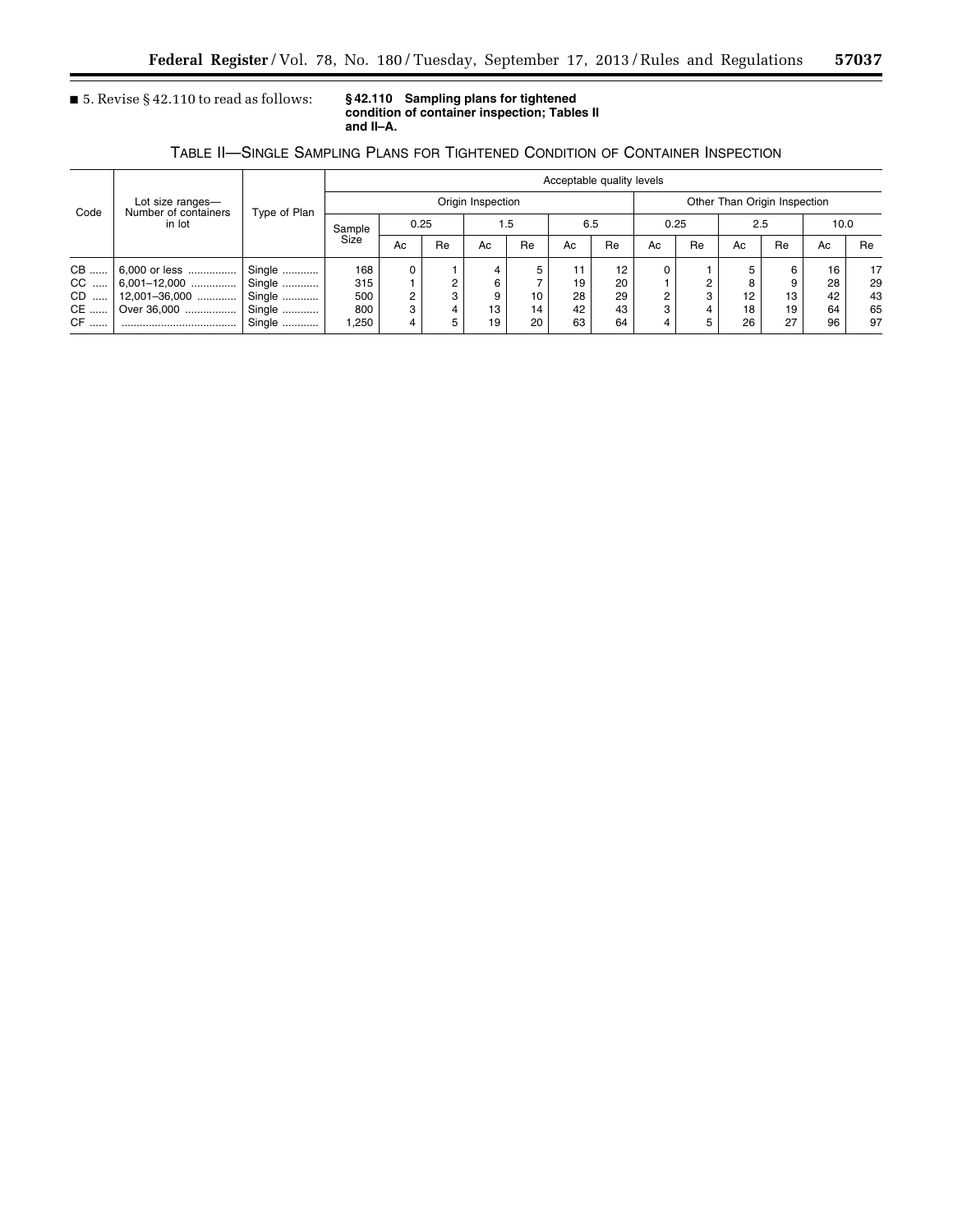## Table II-A-Double Sampling Plans for Tightened Condition of Container Inspection

|                      |                                    |          |               | Acceptable quality levels |                |                   |                 |                |    |     |                |                   |                |             |              |    |
|----------------------|------------------------------------|----------|---------------|---------------------------|----------------|-------------------|-----------------|----------------|----|-----|----------------|-------------------|----------------|-------------|--------------|----|
| Code                 | Lot size<br>ranges --<br>Number of | Type of  |               |                           |                | Origin Inspection |                 |                |    |     |                | Other Than Origin |                | Inspection  |              |    |
|                      | containers<br>in lot               | Plan     |               | Sample Size               |                | 0.25              | 1.5             |                |    | 6.5 | 0.25           |                   |                | 2.5         | 10.0         |    |
|                      |                                    |          |               |                           | Ac             | Re                | Aс              | Re             | Aс | Re  | Ac             | Re                | Ac             | Re          | Aс           | Re |
| $\mathbf C\mathbf B$ | $6,000$ or<br>$less - - - - - - -$ | Double-- | $1st-----$    | 120                       | $(* )$         | $(* )$            | $\overline{2}$  | 5              | 6  | 10  | $(\star)$      | $(* )$            | $\overline{2}$ | 6           | 10           | 14 |
|                      |                                    |          | $2d$ -------- | 60                        |                |                   |                 |                |    |     |                |                   |                |             |              |    |
|                      |                                    |          | $Total---$    | 180                       | $(\star)$      | $(\star)$         | $\overline{4}$  | 5 <sup>5</sup> | 12 | 13  | $(\star)$      | $(* )$            | $5^{\circ}$    | 6           | 17           | 18 |
| CC                   | $6,001-$<br>$12,000---$            | Double-- | $1st-----$    | 168                       | $\Omega$       | $\overline{2}$    | $\mathbf{1}$    | 5              | 7  | 13  | $\Omega$       | $\overline{2}$    | $\overline{2}$ | $7^{\circ}$ | 12           | 18 |
|                      |                                    |          | $2d$ -------  | 180                       |                |                   |                 |                |    |     |                |                   |                |             |              |    |
|                      |                                    |          | $Total---$    | 348                       | $\mathbf{1}$   | $\mathcal{L}$     | $7\overline{ }$ | 8              | 21 | 22  | $\mathbf{1}$   | $\mathcal{L}$     | 9              | 10          | $31 \mid 32$ |    |
| CD                   | $12,001-$<br>$36,000---$           | Double-- | $1st-----$    | 228                       | $\Omega$       | $\mathbf{R}$      | 2               | 7              | 8  | 17  | $\Omega$       | $\mathcal{L}$     | $\mathcal{E}$  | 9           | 15           | 24 |
|                      |                                    |          | $2d-----$     | 288                       |                |                   |                 |                |    |     |                |                   |                |             |              |    |
|                      |                                    |          | $Total---$    | 516                       | $\overline{2}$ | $\mathbf{3}$      | 9               | 10             | 29 | 30  | 2              | $\overline{3}$    | 12             | 13          | 43           | 44 |
| CE                   | Over 36,000-                       | Double-- | $1st-----$    | 456                       | $\Omega$       | $\overline{4}$    | 5 <sup>1</sup>  | 10             | 21 | 28  | $\overline{0}$ | $\overline{4}$    | 8              | 13          | 32           | 41 |
|                      |                                    |          | $2d------$    | 408                       |                |                   |                 |                |    |     |                |                   |                |             |              |    |
|                      |                                    |          | $Total---$    | 864                       | $\mathbf{3}$   | 4                 | 14              | 15             | 44 | 45  | $\mathbf{3}$   | $\overline{4}$    | 19             | 20          | 69           | 70 |

(\*) Reject on one or more defects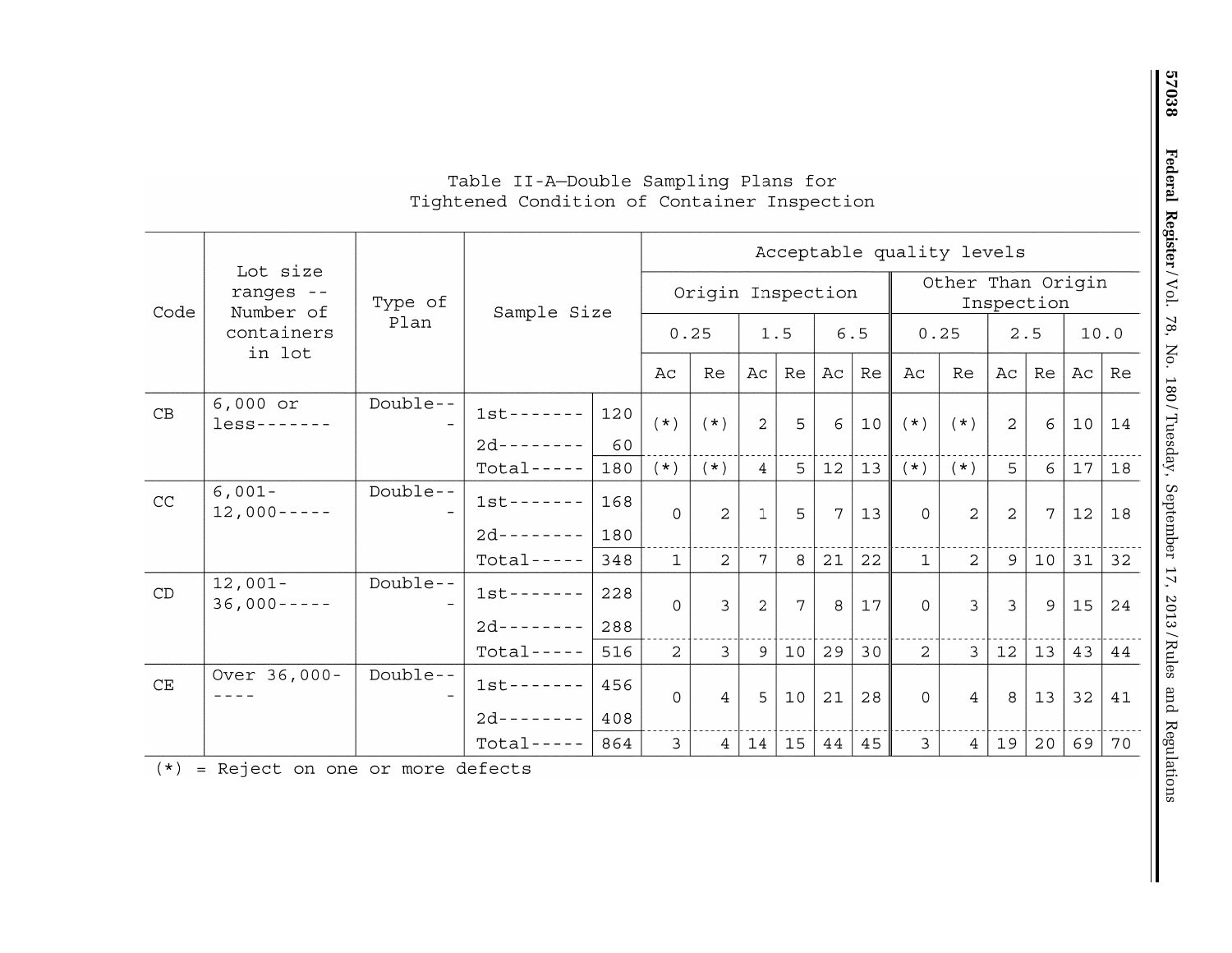### ■ 6. Revise § 42.111 to read as follows:

## **condition of container inspection, Tables III and III–A; and limit number for reduced inspection, Table III–B.**

### TABLE III—SINGLE SAMPLING PLANS FOR REDUCED CONDITION OF CONTAINER INSPECTION

|      |                                                    |              | Acceptable quality levels |      |    |    |     |    |     |    |                              |        |    |      |    |  |
|------|----------------------------------------------------|--------------|---------------------------|------|----|----|-----|----|-----|----|------------------------------|--------|----|------|----|--|
| Code | Lot size ranges-<br>Number of containers<br>in lot | Type of Plan | Origin inspection         |      |    |    |     |    |     |    | Other Than Origin Inspection |        |    |      |    |  |
|      |                                                    |              | Sample                    | 0.25 |    |    | 1.5 |    | 6.5 |    | 0.25                         | 2.5    |    | 10.0 |    |  |
|      |                                                    |              | Size                      | Ac   | Re | Ac | Re  | Ac | Re  | Ac | Re                           | Ac     | Re | Ac   | Re |  |
| CAA  | 6,000 or less                                      | Single       | 29                        |      |    |    | ∩   |    |     |    | C                            | $\sim$ | 3  | 5    | 6  |  |
| CA   |                                                    | Single       | 84                        |      |    |    |     |    | 10  |    |                              |        | 5  | 13   | 14 |  |
| CB   | Over 36,000                                        | Single       | 168                       |      |    |    |     | 16 | 17  |    |                              |        | 8  | 23   | 24 |  |
| CC.  |                                                    | Single       | 315                       |      |    |    |     | 28 | 29  |    | 3                            | 13     | 14 | 41   | 42 |  |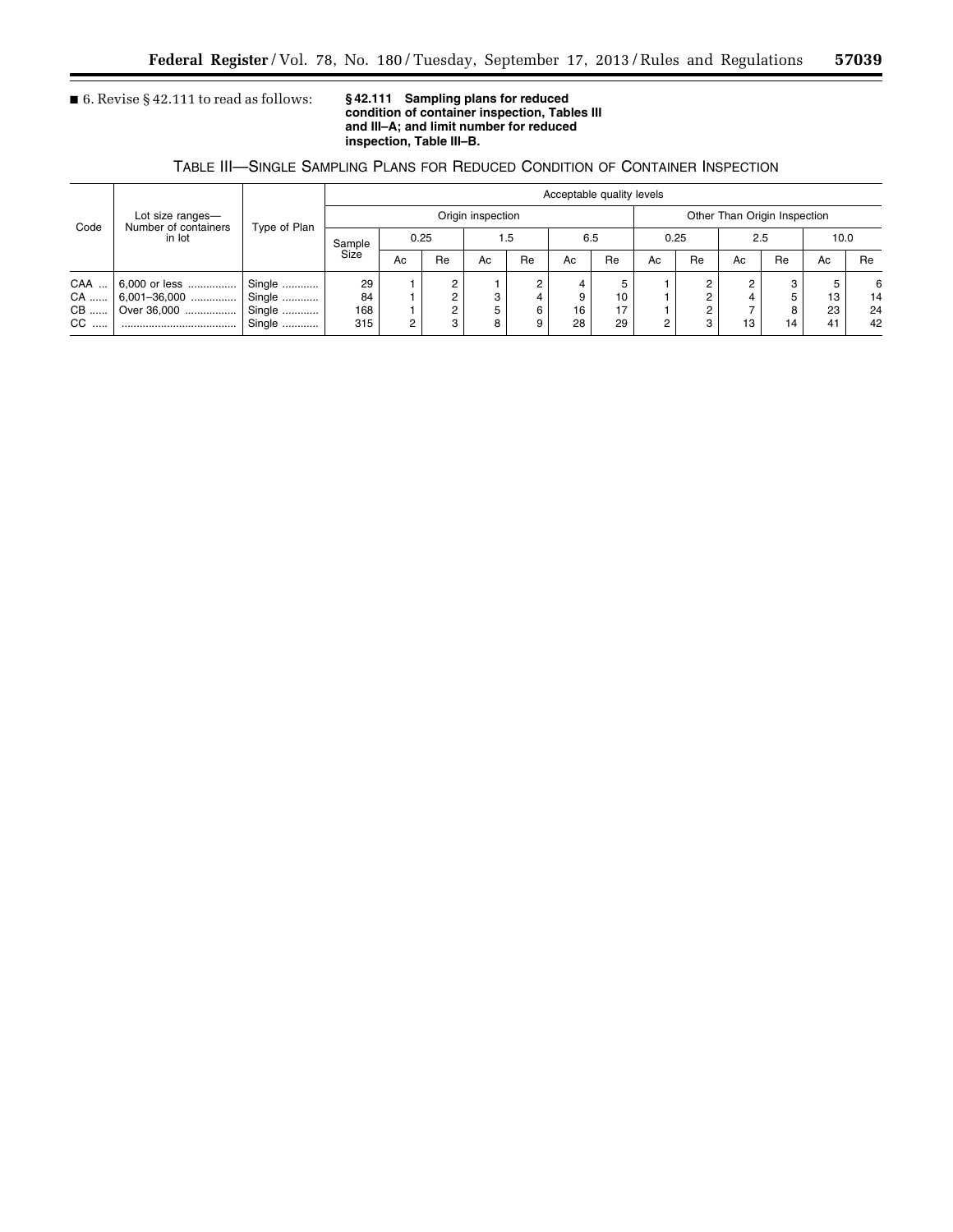|      |                                    |             |                         |                |                   | Acceptable quality levels |                |                 |                |                                 |              |                |                |                |              |    |  |  |
|------|------------------------------------|-------------|-------------------------|----------------|-------------------|---------------------------|----------------|-----------------|----------------|---------------------------------|--------------|----------------|----------------|----------------|--------------|----|--|--|
| Code | Lot size<br>ranges --<br>Number of | Type of     | Sample Size             |                | Origin Inspection |                           |                |                 |                | Other Than Origin<br>Inspection |              |                |                |                |              |    |  |  |
|      | containers<br>in lot               | Plan        |                         |                |                   | 0.25                      |                | 1.5             |                | 6.5                             | 0.25         |                |                | 2.5            | 10.0         |    |  |  |
|      |                                    |             |                         |                |                   | Re                        | Aс             | Re              | Ac             | Re                              | Ac           | Re             | Ac             | Re             | Aс           | Re |  |  |
| CAA  | $6,000$ or<br>$less - - - - - - -$ | $Double---$ | $1st-----$              | 18             | $\Omega$          | $\overline{2}$            | $\Omega$       | $\overline{a}$  | $\mathbf{1}$   | $\overline{4}$                  | $\Omega$     | $\overline{a}$ | $\Omega$       | $\mathbf{3}$   | 2            | -5 |  |  |
|      |                                    |             | $2d$ ---------          | 18             |                   |                           |                |                 |                |                                 |              |                |                |                |              |    |  |  |
|      |                                    |             | $Total-----$            | 36             | $\mathbf{1}$      | $\overline{2}$            | $\mathbf{1}$   | $\overline{2}$  | 5              | 6                               | $\mathbf{1}$ | $\overline{2}$ | 2              | 3              | 6            | 7  |  |  |
| CA   | $6,001-36,000$                     | Double-     | $1st-----$<br>$2d-----$ | 36<br>60       | $\Omega$          | $\overline{2}$            | $\overline{0}$ | $\overline{4}$  | $\overline{2}$ | 7                               | $\Omega$     | $\overline{a}$ | $\mathbf{O}$   | $\overline{4}$ | $\mathbf{3}$ | 9  |  |  |
|      |                                    |             | $Total----$             | 96             | $\mathbf{1}$      | 2                         | 3              | $\overline{4}$  | 10             | 11                              | $\mathbf{1}$ | $\overline{2}$ | $\overline{4}$ | 5              | 15           | 16 |  |  |
| CB   | Over 36,000-                       | $Double---$ | $1st--------$           | 12<br>$\Omega$ | $\Omega$          | $\mathfrak{D}$            | 2              | $6\overline{6}$ | 10             | 14                              | $\Omega$     | 2              | $\overline{3}$ | $\overline{7}$ | 14           | 19 |  |  |
|      |                                    |             | $2d$ ---------          | 60             |                   |                           |                |                 |                |                                 |              |                |                |                |              |    |  |  |
|      |                                    |             | $Total---$              | 18<br>$\Omega$ | $\mathbf 1$       | 2                         | 5              | $6\overline{6}$ | $17$           | 18                              | 1            | $\overline{a}$ | 8              | 9              | 25           | 26 |  |  |

### Table III-A--Double Sampling Plans for Reduced Condition of Container Inspection

57040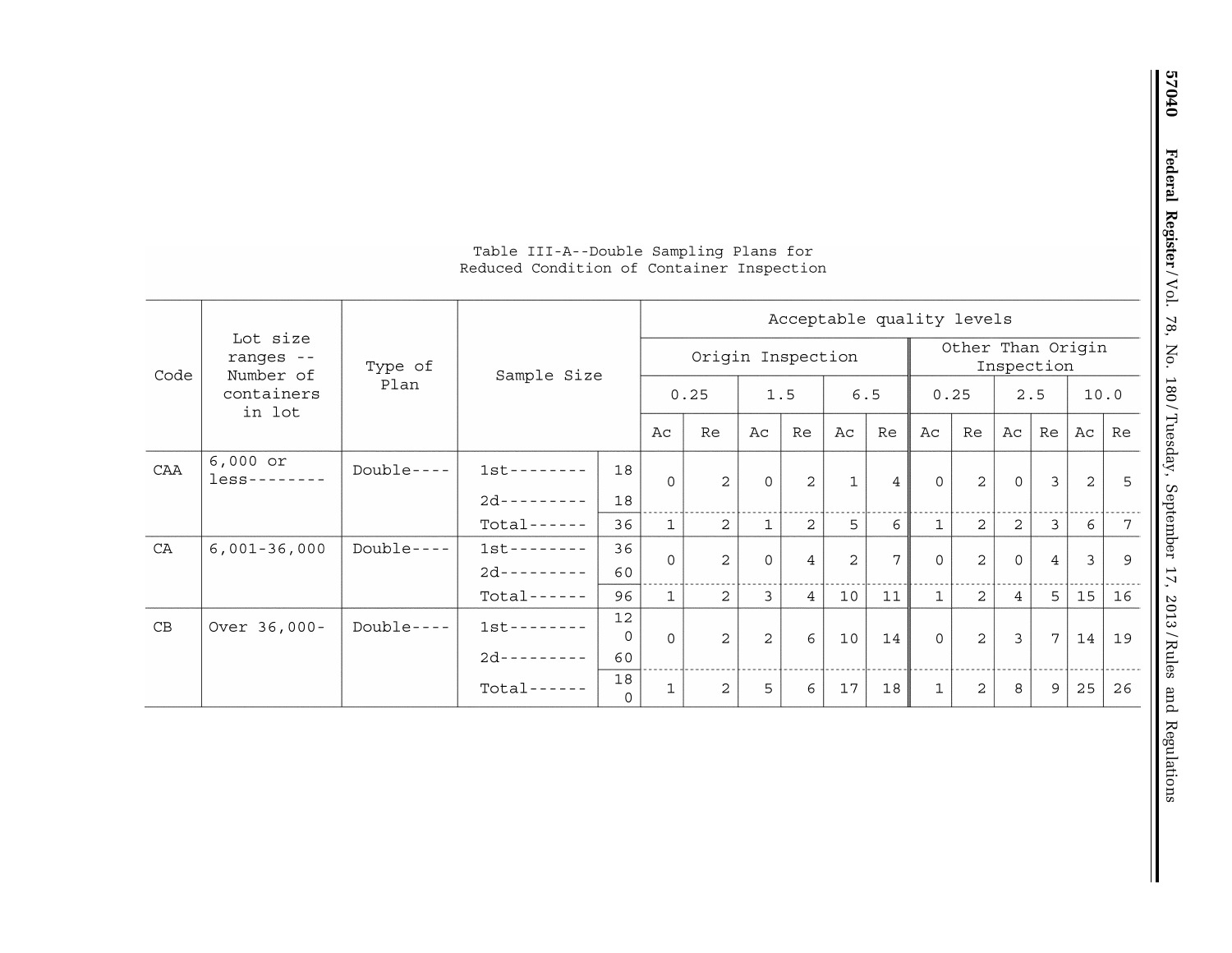### TABLE III–B—LIMIT NUMBERS FOR REDUCED INSPECTION

| Number of sample units from last 10 lots inspected within | Acceptable quality level |     |     |     |      |  |  |  |  |  |  |  |
|-----------------------------------------------------------|--------------------------|-----|-----|-----|------|--|--|--|--|--|--|--|
| 6 months                                                  | 0.25                     | .5  | 2.5 | 6.5 | 10.0 |  |  |  |  |  |  |  |
|                                                           |                          |     |     |     | 24   |  |  |  |  |  |  |  |
|                                                           |                          |     |     | 25  | 40   |  |  |  |  |  |  |  |
|                                                           |                          |     | 14  |     | 68   |  |  |  |  |  |  |  |
|                                                           |                          |     | 24  | 69  | 110  |  |  |  |  |  |  |  |
|                                                           |                          | 22  | 40  | 115 | 181  |  |  |  |  |  |  |  |
|                                                           |                          | 38  | 67  | 186 | 293  |  |  |  |  |  |  |  |
|                                                           |                          | 63  | 110 | 302 | 472  |  |  |  |  |  |  |  |
|                                                           | 14                       | 105 | 181 | 491 | 765  |  |  |  |  |  |  |  |
|                                                           | 24                       | 169 | 290 |     | 1207 |  |  |  |  |  |  |  |

\* Denotes that the number of sample units from the last 10 inspection lots is not sufficient for reduced inspection for this AQL. In this instance more than 10 inspection lots may be used for the calculations if; the inspection lots used are the most recent ones in sequence within the last 6 months, they have all been on normal inspection, and none has been rejected on original inspection.

■ 7. Section § 42.112 is revised to read as follows:

**§ 42.112 Defects of containers: Tables IV, V, VI, VII, VIII, IX, and X.** 

#### TABLE IV—METAL CONTAINERS

[Rigid and semi-rigid]

|                                                                                                |                | Categories     |                                                             |
|------------------------------------------------------------------------------------------------|----------------|----------------|-------------------------------------------------------------|
| Defects                                                                                        | Critical       | Major          | Minor                                                       |
|                                                                                                |                | None permitted |                                                             |
| Closure incomplete, not located correctly or not sealed, crimped, or fitted properly:          |                |                |                                                             |
|                                                                                                | $\mathbf{1}$   |                |                                                             |
|                                                                                                |                | 101            |                                                             |
|                                                                                                |                |                | 201                                                         |
|                                                                                                |                |                | 202                                                         |
| Key opening metal containers (when required):                                                  |                |                |                                                             |
|                                                                                                |                | 102            |                                                             |
|                                                                                                |                | 103            |                                                             |
|                                                                                                |                | 104            |                                                             |
| (d) Improper scoring (band would not be removed in one continuous strip)                       |                | 105            |                                                             |
| Metal pop-top:                                                                                 |                |                |                                                             |
|                                                                                                |                | 106            |                                                             |
| (b) Missing or incomplete score line (not conforming to a relevant product specification)      |                | 107            |                                                             |
| Flexible pop-top:                                                                              |                |                |                                                             |
|                                                                                                |                | 108            |                                                             |
|                                                                                                |                |                | 203                                                         |
|                                                                                                |                | 109            |                                                             |
|                                                                                                |                |                | 204                                                         |
| Open top with plastic overcap (when required):                                                 |                |                |                                                             |
|                                                                                                |                | 110            |                                                             |
| (b) Plastic overcap warped (making opening or reapplication difficult)                         |                | 111            |                                                             |
| Outside tinplate or coating (when required):                                                   |                |                |                                                             |
|                                                                                                |                |                | 205                                                         |
|                                                                                                |                |                | 206                                                         |
|                                                                                                |                |                | 207                                                         |
|                                                                                                |                |                |                                                             |
|                                                                                                |                |                | 208                                                         |
| Rust (rust stain confined to the top or bottom double seam or rust that can be removed with    |                |                |                                                             |
| a soft cloth is not scored a defect):                                                          |                |                |                                                             |
|                                                                                                |                |                | 209                                                         |
|                                                                                                |                |                | $112$ $\ldots$ $\ldots$ $\ldots$ $\ldots$ $\ldots$ $\ldots$ |
|                                                                                                |                |                | 210                                                         |
| Dent:                                                                                          |                |                |                                                             |
|                                                                                                |                |                | 211                                                         |
|                                                                                                |                | 113 I          |                                                             |
| Buckle:                                                                                        |                |                |                                                             |
|                                                                                                |                |                | 212                                                         |
|                                                                                                |                | 114 l          |                                                             |
|                                                                                                |                | 115            |                                                             |
|                                                                                                |                |                | 213                                                         |
|                                                                                                |                | 116            |                                                             |
|                                                                                                |                | 117            |                                                             |
|                                                                                                |                | 118            |                                                             |
| Swell, springer, or flipper (not applicable to gas or pressure packed product nor frozen prod- |                |                |                                                             |
|                                                                                                | 2 <sup>1</sup> |                |                                                             |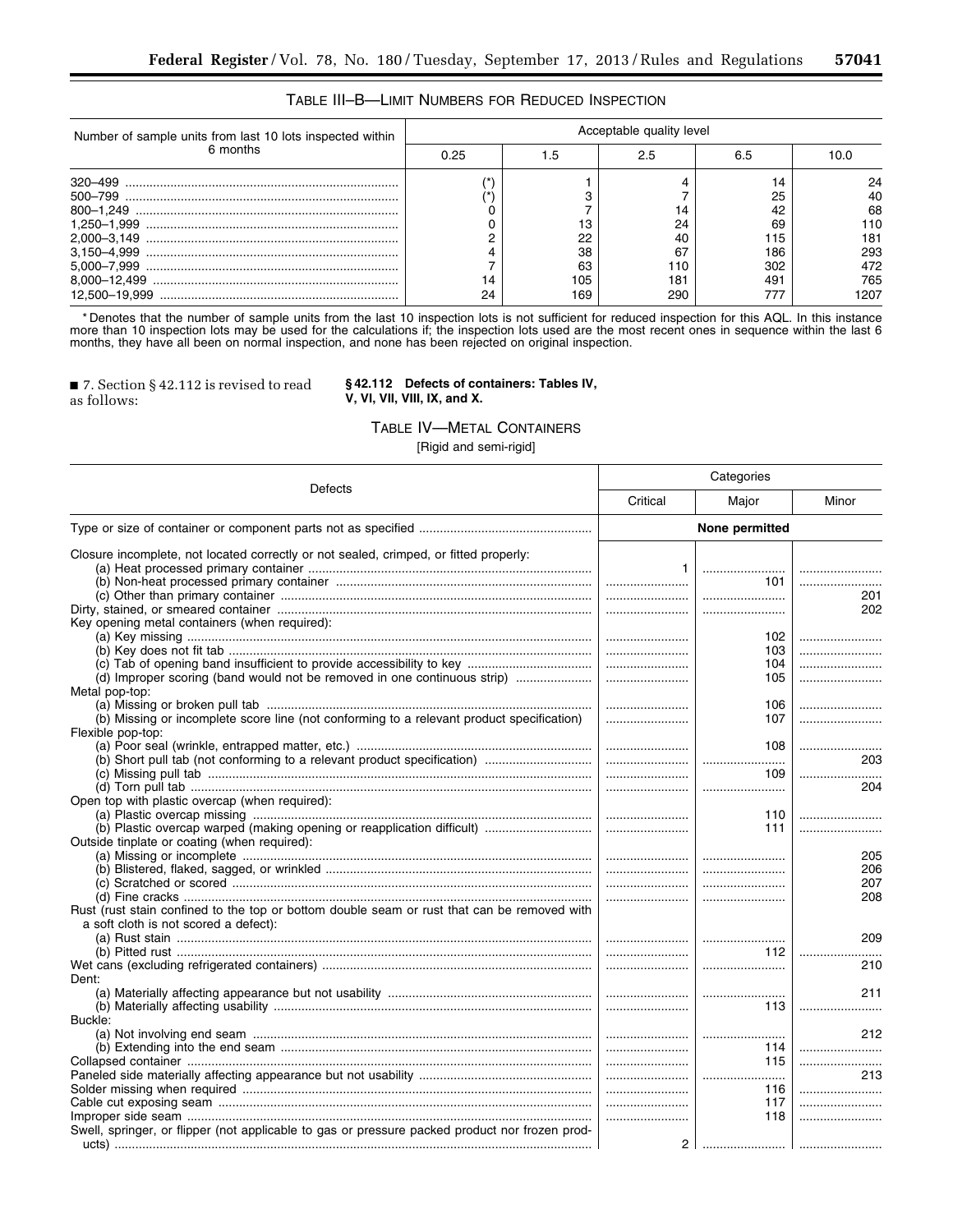### TABLE IV-METAL CONTAINERS-Continued [Rigid and semi-rigid]

| <b>Defects</b>        | Critical | Maior      | Minor |  |
|-----------------------|----------|------------|-------|--|
| Frozen products only: |          | <br>       | 214   |  |
|                       |          | 119<br>120 |       |  |

<sup>1</sup> Defect classification depends on the severity of the defect.

### TABLE V-COMPOSITE CONTAINERS

[Fiberboard body with metal lids or metal bottoms, plastic or foil top with cap]

| Defects<br>Critical<br>Major<br>Minor<br>None permitted<br>Closure incomplete, not located correctly or not sealed, crimped, or fitted properly<br><br>201<br>Easy open closure:<br>(a) Pull tab:<br><br>101<br>102<br><u>  </u><br>(b) Membrane top:<br><br>103<br>104<br>105<br><br>106<br>(c) Open top with plastic overcap (when required):<br><br>107<br>l<br>2. Plastic overcap warped (making opening or reapplication difficult)<br>108<br>Outside tinplate or coating on ends (when required):<br>202<br>203<br>204<br>205<br> |
|-----------------------------------------------------------------------------------------------------------------------------------------------------------------------------------------------------------------------------------------------------------------------------------------------------------------------------------------------------------------------------------------------------------------------------------------------------------------------------------------------------------------------------------------|
|                                                                                                                                                                                                                                                                                                                                                                                                                                                                                                                                         |
|                                                                                                                                                                                                                                                                                                                                                                                                                                                                                                                                         |
|                                                                                                                                                                                                                                                                                                                                                                                                                                                                                                                                         |
|                                                                                                                                                                                                                                                                                                                                                                                                                                                                                                                                         |
|                                                                                                                                                                                                                                                                                                                                                                                                                                                                                                                                         |
|                                                                                                                                                                                                                                                                                                                                                                                                                                                                                                                                         |
|                                                                                                                                                                                                                                                                                                                                                                                                                                                                                                                                         |
|                                                                                                                                                                                                                                                                                                                                                                                                                                                                                                                                         |
|                                                                                                                                                                                                                                                                                                                                                                                                                                                                                                                                         |
|                                                                                                                                                                                                                                                                                                                                                                                                                                                                                                                                         |
|                                                                                                                                                                                                                                                                                                                                                                                                                                                                                                                                         |
|                                                                                                                                                                                                                                                                                                                                                                                                                                                                                                                                         |
|                                                                                                                                                                                                                                                                                                                                                                                                                                                                                                                                         |
|                                                                                                                                                                                                                                                                                                                                                                                                                                                                                                                                         |
|                                                                                                                                                                                                                                                                                                                                                                                                                                                                                                                                         |
|                                                                                                                                                                                                                                                                                                                                                                                                                                                                                                                                         |
|                                                                                                                                                                                                                                                                                                                                                                                                                                                                                                                                         |
|                                                                                                                                                                                                                                                                                                                                                                                                                                                                                                                                         |
|                                                                                                                                                                                                                                                                                                                                                                                                                                                                                                                                         |
|                                                                                                                                                                                                                                                                                                                                                                                                                                                                                                                                         |
|                                                                                                                                                                                                                                                                                                                                                                                                                                                                                                                                         |
| 109<br>                                                                                                                                                                                                                                                                                                                                                                                                                                                                                                                                 |
| 206                                                                                                                                                                                                                                                                                                                                                                                                                                                                                                                                     |
| <br>                                                                                                                                                                                                                                                                                                                                                                                                                                                                                                                                    |
| Wet or damp:                                                                                                                                                                                                                                                                                                                                                                                                                                                                                                                            |
| 207                                                                                                                                                                                                                                                                                                                                                                                                                                                                                                                                     |
| 110                                                                                                                                                                                                                                                                                                                                                                                                                                                                                                                                     |
| Crushed or torn area:                                                                                                                                                                                                                                                                                                                                                                                                                                                                                                                   |
| 208                                                                                                                                                                                                                                                                                                                                                                                                                                                                                                                                     |
| 111                                                                                                                                                                                                                                                                                                                                                                                                                                                                                                                                     |

# TABLE VI-GLASS CONTAINERS

[Bottles, Jars]

|                                                  | Categories |                |       |  |  |  |  |
|--------------------------------------------------|------------|----------------|-------|--|--|--|--|
| Defects                                          | Critical   | Major          | Minor |  |  |  |  |
|                                                  |            | None permitted |       |  |  |  |  |
| Closure not sealed, crimped, or fitted properly: |            |                |       |  |  |  |  |
|                                                  |            |                |       |  |  |  |  |
|                                                  |            | 101            |       |  |  |  |  |
|                                                  |            |                | 201   |  |  |  |  |
|                                                  |            |                | 202   |  |  |  |  |
|                                                  |            |                | 203   |  |  |  |  |
|                                                  |            |                | 204   |  |  |  |  |
|                                                  |            |                | 205   |  |  |  |  |
| Bead (bubble within glass):                      |            |                |       |  |  |  |  |
|                                                  |            |                | 206   |  |  |  |  |
|                                                  |            | 102            |       |  |  |  |  |
| Checked                                          |            | 103            |       |  |  |  |  |
|                                                  |            | 104            |       |  |  |  |  |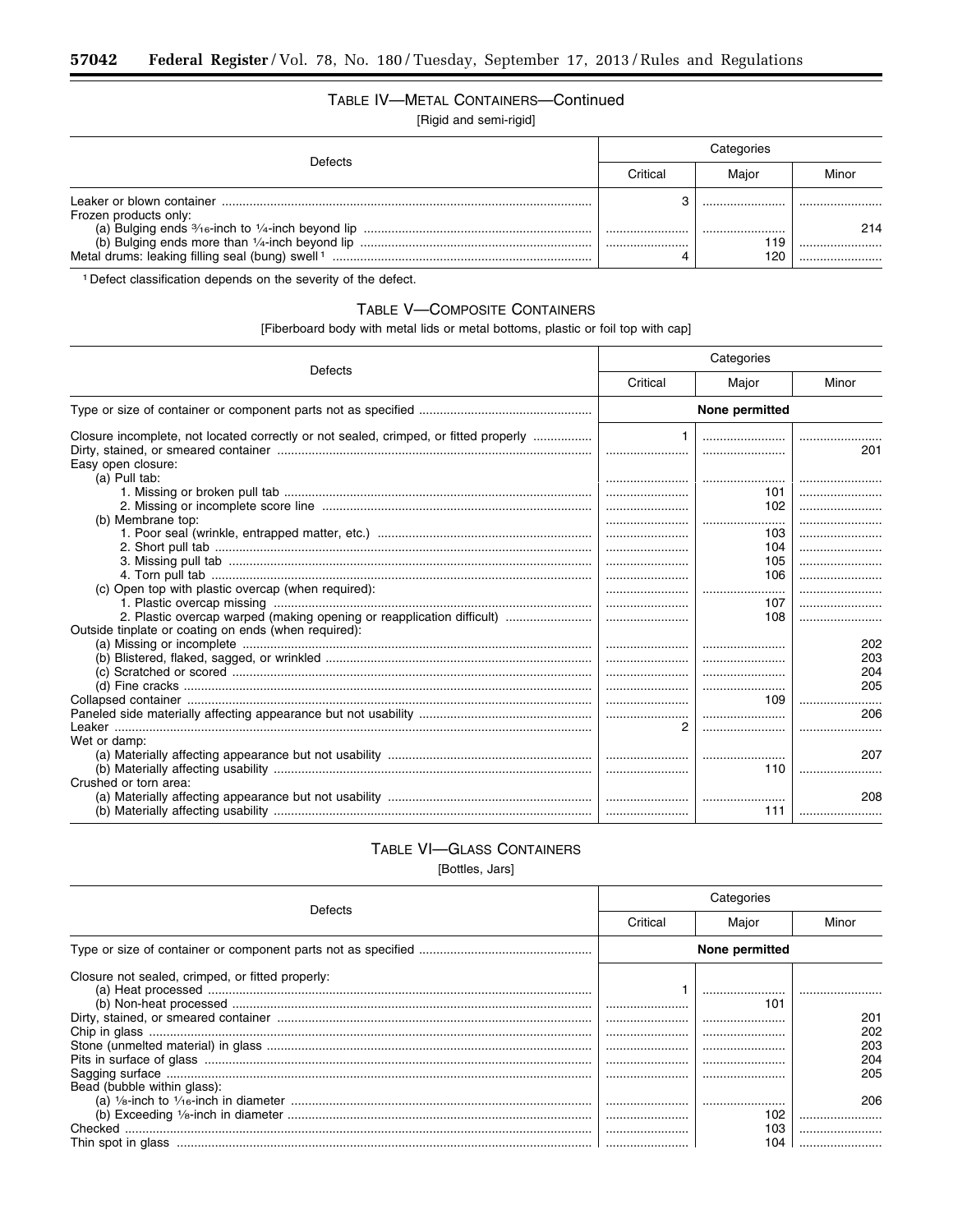Ξ

### TABLE VI-GLASS CONTAINERS-Continued

[Bottles, Jars]

|                                             | Categories |         |            |
|---------------------------------------------|------------|---------|------------|
| Defects                                     | Critical   | Maior   | Minor      |
|                                             | З          | 105     |            |
| Cap (nonheat processed):                    |            |         |            |
|                                             |            |         | 207<br>208 |
|                                             |            | 106     |            |
| Cap (heat processed):                       |            |         |            |
|                                             |            | 107     |            |
| Sealing tape or cello band (when required): |            |         | 209        |
|                                             | l          | <br>108 |            |
|                                             |            | 109     |            |
|                                             |            |         | <br>       |
|                                             |            |         |            |

### **TABLE VII-PLASTIC CONTAINERS**

[Rigid and Semi-Rigid, Bottles, Jars, Tubs, Trays, Pails, etc.]

|                                                  | Categories |                |       |
|--------------------------------------------------|------------|----------------|-------|
| Defects                                          | Critical   | Major          | Minor |
|                                                  |            | None permitted |       |
| Closure not sealed, crimped, or fitted properly: |            |                |       |
|                                                  |            |                |       |
|                                                  |            | 101            |       |
|                                                  |            |                | 201   |
|                                                  |            |                | 202   |
|                                                  |            |                | 203   |
|                                                  |            |                | 204   |
|                                                  |            |                | 205   |
| Air bubble within plastic:                       |            |                |       |
|                                                  |            |                | 206   |
|                                                  |            | 102            |       |
|                                                  |            | 103            |       |
|                                                  |            | 104            |       |
|                                                  |            | 105            |       |
|                                                  |            |                |       |
| Cap (non-heat processed):                        |            |                |       |
|                                                  |            |                | 207   |
|                                                  |            |                | 208   |
|                                                  |            |                |       |
| Security seals:                                  |            |                |       |
|                                                  |            | 106            |       |
|                                                  |            | 107            |       |
|                                                  |            | 108            |       |
| (d) Sealing tape or cello band (when required):  |            |                |       |
|                                                  |            |                | 209   |
|                                                  |            | 109            |       |
|                                                  |            | 110            |       |
|                                                  |            | 111            |       |
|                                                  |            |                |       |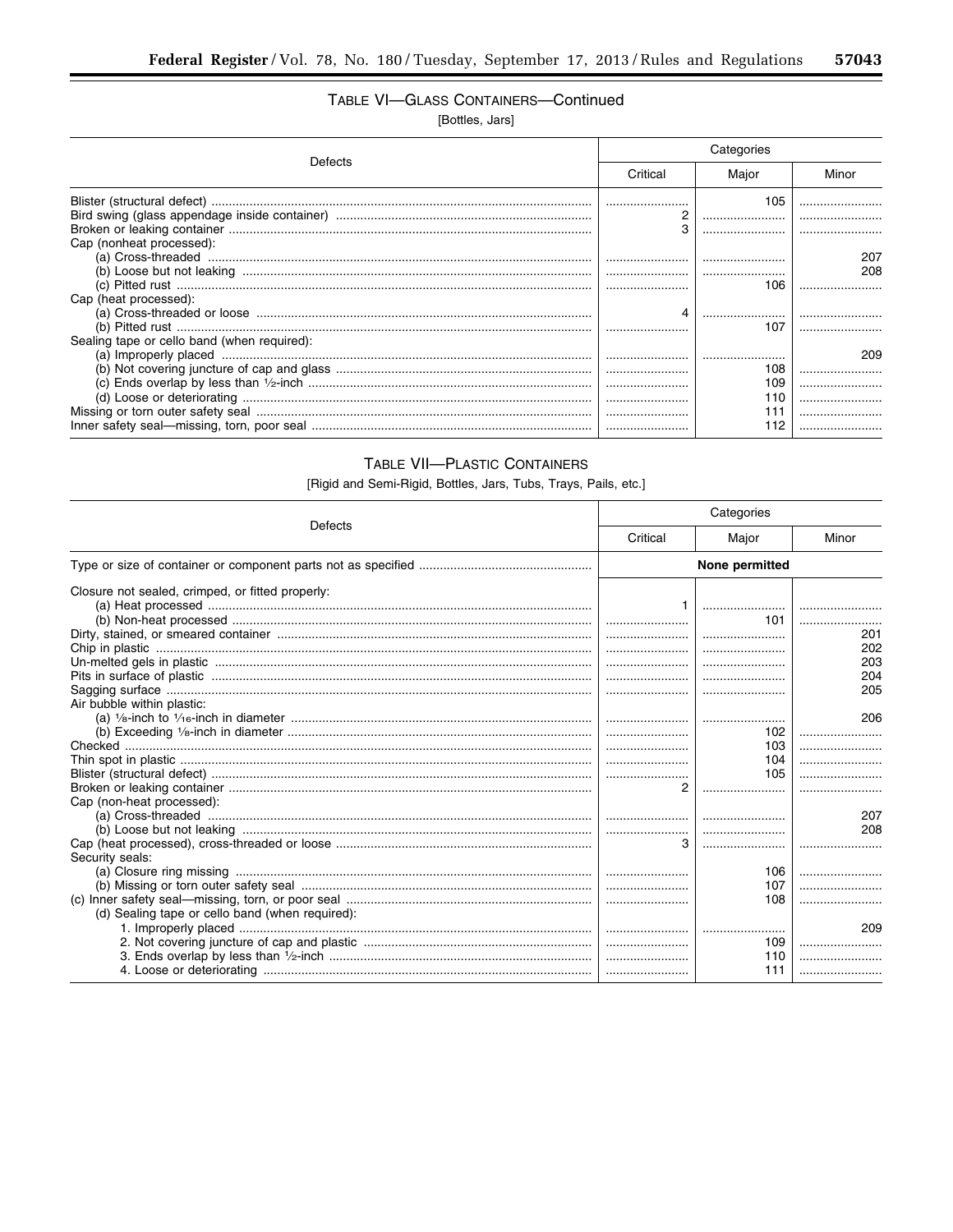### TABLE VIII—RIGID AND SEMI-RIGID CONTAINERS—CORRUGATED OR SOLID FIBERBOARD, CHIPBOARD, WOOD, PAPERBOARD ASEPTIC CARTONS, POLYMERIC TRAYS, ETC.

[Excluding metal, glass, and plastic]

| Defects                                                                                                                                   | Categories     |       |         |  |
|-------------------------------------------------------------------------------------------------------------------------------------------|----------------|-------|---------|--|
|                                                                                                                                           | Critical       | Major | Minor   |  |
|                                                                                                                                           | None permitted |       |         |  |
|                                                                                                                                           |                | 101   |         |  |
| Closure not sealed, crimped, or fitted properly:                                                                                          |                |       |         |  |
|                                                                                                                                           | 1              |       | <br>201 |  |
|                                                                                                                                           |                |       | 202     |  |
| Wet or damp (excluding ice packs):                                                                                                        |                |       |         |  |
|                                                                                                                                           |                |       | 203     |  |
|                                                                                                                                           | <br>2          | 102   |         |  |
| Crushed or torn area:                                                                                                                     |                |       |         |  |
|                                                                                                                                           |                |       | 204     |  |
|                                                                                                                                           |                | 103   |         |  |
| Separation of lamination (corrugated fiberboard):                                                                                         |                |       |         |  |
|                                                                                                                                           |                | 104   | 205     |  |
|                                                                                                                                           |                | 105   |         |  |
| Nails or staples (when required):                                                                                                         |                |       |         |  |
|                                                                                                                                           |                |       | 206     |  |
|                                                                                                                                           |                | 106   |         |  |
| Glue or adhesive (when required); not holding properly, not covering area specified, or not<br>covering sufficient area to hold properly: |                |       |         |  |
|                                                                                                                                           |                | 107   |         |  |
|                                                                                                                                           |                |       | 207     |  |
| Flap:                                                                                                                                     |                |       |         |  |
|                                                                                                                                           |                |       | 208     |  |
|                                                                                                                                           |                |       | 209     |  |
| Sealing tape or strapping (when required):                                                                                                |                | 108   |         |  |
|                                                                                                                                           |                |       | 210     |  |
|                                                                                                                                           |                |       | 211     |  |
| Paperboard Aseptic Cartons:                                                                                                               |                |       |         |  |
|                                                                                                                                           |                | 109   |         |  |
|                                                                                                                                           | З              |       |         |  |
| Thermostabilized polymeric trays:<br>Tray body:                                                                                           |                |       |         |  |
|                                                                                                                                           | 4              |       |         |  |
| (b) Tear, crack, hole, abrasion through more than one layer of multi-layer laminate for                                                   |                |       |         |  |
|                                                                                                                                           | 5              |       |         |  |
| (d) Presence of any permanent deformation, such that deformed area is discolored or                                                       |                |       | 212     |  |
|                                                                                                                                           |                |       | 213     |  |
| Lid material:                                                                                                                             |                |       |         |  |
|                                                                                                                                           | 6              |       |         |  |
| (b) Foldover wrinkle in seal area extends into the closure seal such that the closure seal                                                | 7              |       |         |  |
| (c) Any impression or design on the seal surfaces which conceals or impairs visual de-                                                    |                |       |         |  |
|                                                                                                                                           |                | 110   |         |  |
| (d) Areas of "wave-like" striations or wrinkles along the seal area that spans the entire                                                 |                |       |         |  |
| (e) Abrasion of lid material:                                                                                                             |                |       | 214     |  |
| 1. Within $\frac{1}{16}$ -inch of food product edge of seal such that barrier layer is exposed                                            | 8              |       |         |  |
| 2. Greater than 1/ <sub>16</sub> -inch from food product edge of seal that barrier layer is exposed                                       |                |       | 215     |  |
| (f) Presence of entrapped matter within $1/16$ -inch of the food product edge of seal or en-                                              |                |       |         |  |
| trapped moisture or vapor with $\frac{1}{16}$ -inch of the food product edge of seal that results in                                      |                |       |         |  |
| (g) Presence of any seal defect or anomaly (for example, entrapped moisture, gases,                                                       | 9              |       |         |  |
|                                                                                                                                           |                | 111   |         |  |
|                                                                                                                                           |                |       | 216     |  |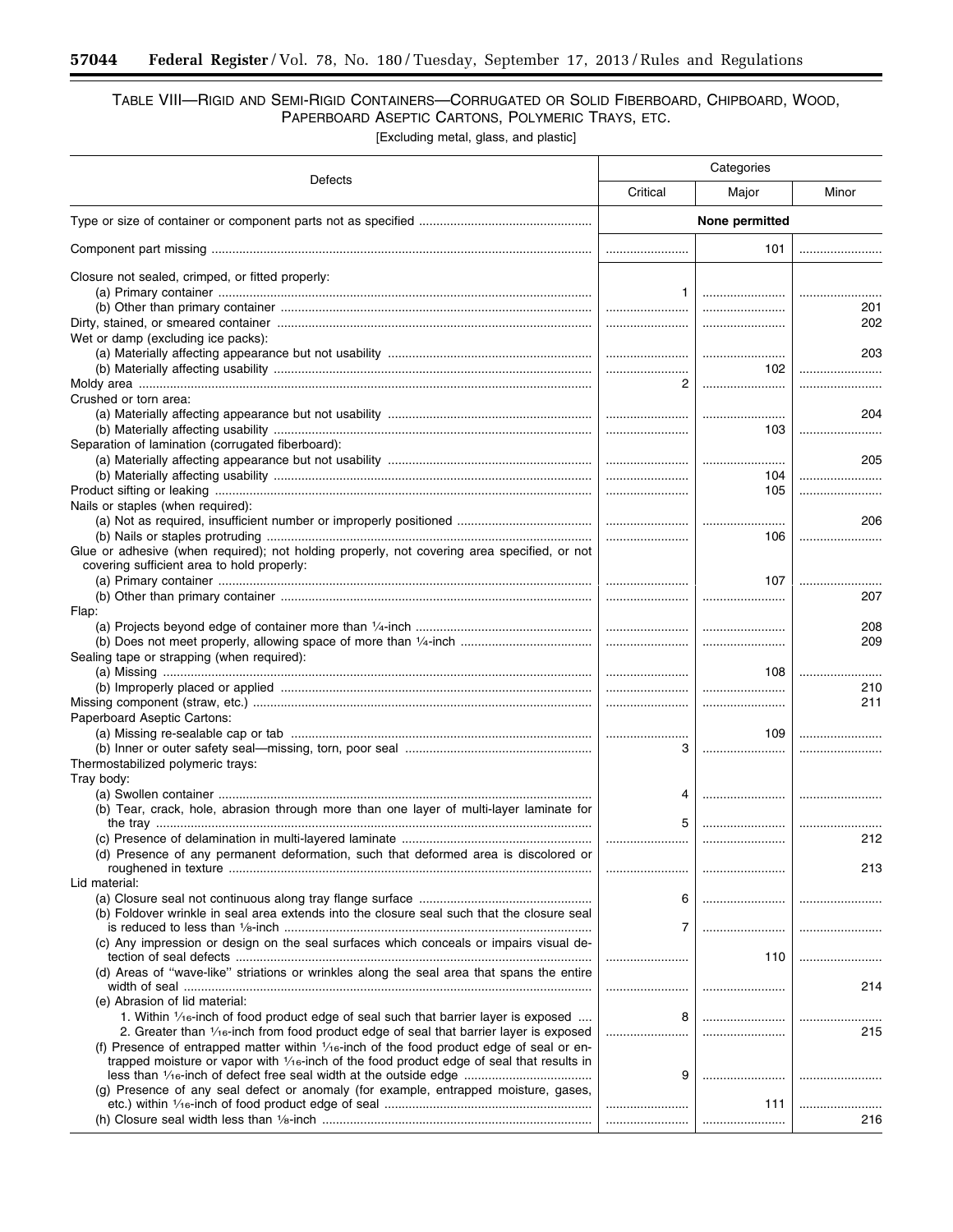### TABLE IX-FLEXIBLE CONTAINERS

[Plastic, Cellophane, Paper, Textile, Laminated Multi-Layer Pouch, Bag, etc.]

|                                                                                                | Categories     |                                                         |              |  |
|------------------------------------------------------------------------------------------------|----------------|---------------------------------------------------------|--------------|--|
| Defects                                                                                        | Critical       | Major                                                   | Minor        |  |
|                                                                                                | None permitted |                                                         |              |  |
| Closure not sealed, crimped, stitched, or fitted properly:                                     |                |                                                         |              |  |
|                                                                                                | 1.             |                                                         |              |  |
|                                                                                                |                | 101                                                     |              |  |
|                                                                                                |                |                                                         | 201          |  |
|                                                                                                |                |                                                         | 202          |  |
|                                                                                                |                |                                                         | 203          |  |
| Torn or cut container or abrasion (non-leaker):                                                |                |                                                         |              |  |
|                                                                                                |                |                                                         | 204          |  |
|                                                                                                |                | 102                                                     |              |  |
|                                                                                                |                |                                                         |              |  |
| Individual packages sticking together or to shipping case (tear when separated)                |                | 103                                                     |              |  |
|                                                                                                |                | 104                                                     |              |  |
| Wet or damp (excluding ice packs):                                                             |                |                                                         | 205          |  |
|                                                                                                |                | 105                                                     |              |  |
| Over wrap (when required):                                                                     |                |                                                         |              |  |
|                                                                                                |                | 106                                                     |              |  |
|                                                                                                |                |                                                         | 206          |  |
|                                                                                                |                |                                                         | 207          |  |
| Sealing tape, strapping, or adhesives (when required):                                         |                |                                                         |              |  |
|                                                                                                |                | 107                                                     |              |  |
|                                                                                                |                |                                                         | 208          |  |
| Tape over bottom and top closures (when required):                                             |                |                                                         |              |  |
|                                                                                                |                | 108                                                     |              |  |
|                                                                                                |                | 109                                                     |              |  |
|                                                                                                |                | 110                                                     |              |  |
| (d) Not adhering to bag:                                                                       |                |                                                         |              |  |
|                                                                                                |                | 111                                                     |              |  |
|                                                                                                |                |                                                         | 209          |  |
|                                                                                                |                |                                                         | 210          |  |
| Product sifting or leaking:                                                                    |                |                                                         |              |  |
|                                                                                                |                | 112                                                     |              |  |
| Flexible pop-top:                                                                              | 3              |                                                         |              |  |
| (a) Poor seal (wrinkle, entrapped matter, etc.) reducing intact seal to less than $1/16$ -inch | 4              |                                                         |              |  |
|                                                                                                |                |                                                         | 212          |  |
|                                                                                                |                | 113 I                                                   |              |  |
|                                                                                                |                |                                                         | 213          |  |
|                                                                                                |                |                                                         | 214          |  |
| Two part container (poly lined box or bag in box):                                             |                |                                                         |              |  |
|                                                                                                |                |                                                         | 215          |  |
| (b) Poly liner:                                                                                |                |                                                         |              |  |
|                                                                                                | 5              |                                                         |              |  |
|                                                                                                |                | 114                                                     |              |  |
|                                                                                                |                |                                                         | 216          |  |
|                                                                                                |                | 115                                                     |              |  |
| Pre-formed containers:                                                                         |                |                                                         |              |  |
|                                                                                                |                |                                                         | 217<br>218   |  |
|                                                                                                |                |                                                         | $116$ $\mid$ |  |
|                                                                                                | 6 l            | $\begin{array}{c c} \hline & 116 \\ \hline \end{array}$ |              |  |
|                                                                                                |                | 117                                                     |              |  |
| Thermostabilized products (includes but not limited to tubes, pouches, etc.):                  |                |                                                         |              |  |
| Foldover wrinkle in seal area (thermostabilized pouches):                                      |                |                                                         |              |  |
| (a) Extends through all plies across seal area or reduces seal less than $1/16$ -inch          | 7              |                                                         |              |  |
|                                                                                                |                |                                                         | 219          |  |
|                                                                                                | 8              |                                                         |              |  |
|                                                                                                | 9              |                                                         |              |  |
| Laminate separation in body of pouch or in seal within 1/16-inch of food product edge:         |                |                                                         |              |  |
|                                                                                                | 10             |                                                         |              |  |
| (b) If food contact surface is exposed after manipulation or laminate separation expands       |                |                                                         |              |  |
|                                                                                                |                | 118                                                     |              |  |
| (c) If lamination separation is limited to isolated spots that do not propagate with manip-    |                |                                                         |              |  |
| ulation or is outer ply separation in seal within $1/16$ -inch of food product edge of seal    |                |                                                         | 220          |  |
|                                                                                                |                |                                                         | 221          |  |
|                                                                                                | 11             |                                                         |              |  |
|                                                                                                |                |                                                         |              |  |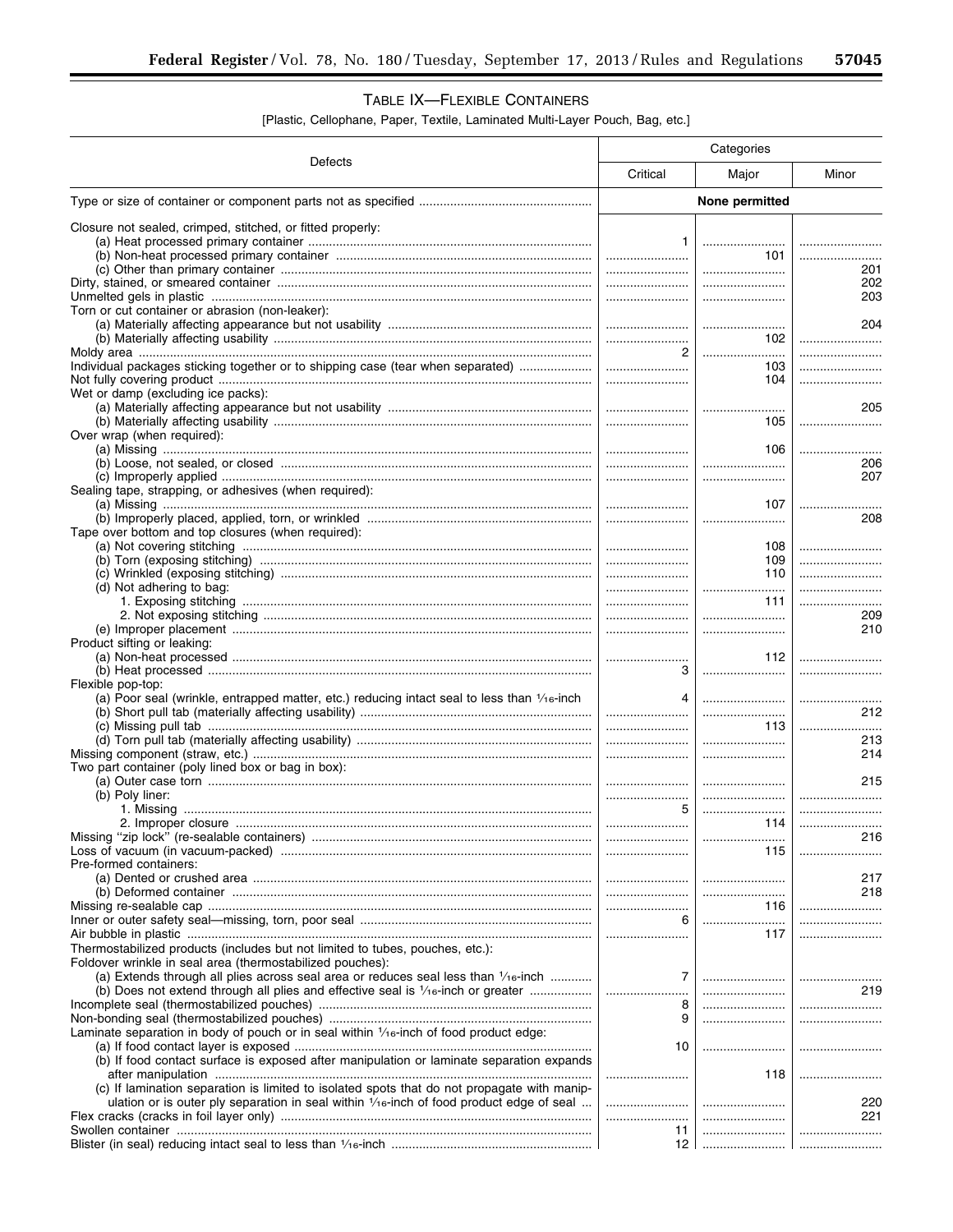### TABLE IX—FLEXIBLE CONTAINERS—Continued

[Plastic, Cellophane, Paper, Textile, Laminated Multi-Layer Pouch, Bag, etc.]

|                                                                                                                        | Categories |       |            |
|------------------------------------------------------------------------------------------------------------------------|------------|-------|------------|
| Defects                                                                                                                | Critical   | Maior | Minor      |
| Compressed seal (overheated to bubble or expose inner layer) reducing intact seal to less<br>than $\frac{1}{16}$ -inch | 13         |       |            |
|                                                                                                                        | 14         |       | 222        |
| Seal creep (product in pouch "creeping" into seal) reducing intact seal to less than $\frac{1}{16}$ inch               | 15         |       |            |
| Seal formed greater than 1-inch from edge of pouch (unclosed edge flaps)                                               | 16         |       | 223        |
| Waffling (embossing on surface from retort racks; not scorable unless severe)                                          |            |       | 224<br>225 |
|                                                                                                                        |            |       |            |

### TABLE X—UNITIZING

[Plastic or other type of casing/unitizing]

| <b>Defects</b>    | Cateαories                |                   |
|-------------------|---------------------------|-------------------|
|                   |                           | Minor             |
| Torn or mutilated | 101<br>102<br>103<br><br> | 201<br>202<br>203 |

■ 8. Section 42.113 is revised to read as follows:

#### **§ 42.113 Defects of label, marking, or code.**

TABLE XI—LABEL, MARKING, OR CODE

| Jetect            | ategories |       |
|-------------------|-----------|-------|
|                   |           | Minor |
|                   | 101       |       |
|                   | 102       |       |
|                   |           | 201   |
| Torn or mutilated |           | 202   |
|                   | 103       |       |
|                   |           | 203   |
|                   | 104       |       |
| In wrong location |           | 204   |

■ 9. Add § 42.114 to subpart B to read as follows:

#### **§ 42.114 Procedures for evaluating interior container defects.**

(a) Sections 42.101–42.136 provide procedures for determining lot conformance with the U.S. Standards for Condition of Food Containers. This determination is based on the examination of the external characteristics of the food containers.

(b) As an option, if a user of the inspection service requests to have the interior characteristics of containers examined, and apply these results in the determination of lot acceptability, the defects listed in Table XII may be used.

(c) The determination of lot acceptability based on internal container defects shall be independent of the determination of lot acceptability for U.S. Standards for Condition of Food Containers. A user of the inspection service may choose to require inspection for internal can defects as well as inspection for U.S. Standards for Condition of Food Containers.

(d) If a user of the inspection service requests an examination for internal container defects in addition to an official USDA/USDC inspection for

product quality and/or U.S. grade, the containers opened by the official inspection service for inspection of product quality and/or U.S. grade will be used for examination of interior container defects. The minimum sample size for evaluation of interior container defects will be 13 containers. As a result, additional containers will be required if the inspection for quality or U.S. grade calls for fewer than 13 containers. Table XIII provides acceptance numbers for internal container defects for selected sample sizes.